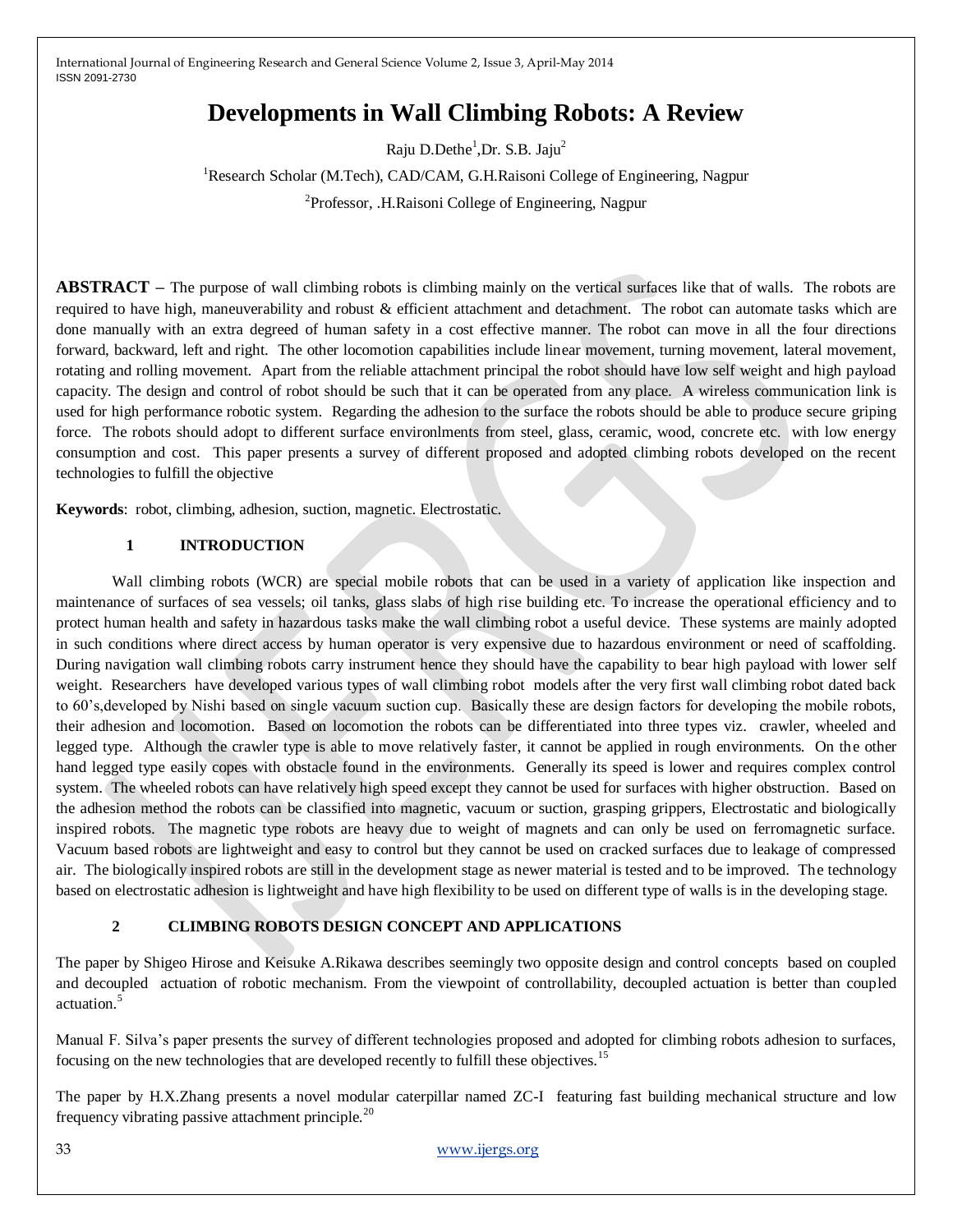Shanging Wu proposes wireless distributed wall climbing robotic system for reconnaissance purpose.<sup>2</sup>

The solution for inspection of marine vessels is proposed in design and control of a lightweight magnetic climbing robot for vessel inspection by Markus Eich and Thomas Vogele.<sup>4</sup>

A paper by Hao Yangand Rong Liu Proposes the vibration suction method(VSM) which is a new kind of suction strategy for wall climbing robots.<sup>6</sup>

Stephen Paul Linder have designed a handhold based low cost robot to climb a near vertical indoor climbing wall using computer vision.<sup>10</sup>

The paper by Jason Gu presents a proposed research on wall climbing robot with permanent magnetic tracks. The mechanical system architecture is described in the paper.<sup>11</sup>

The inspection of large concrete walls with autonomous system to overcome small obstacles and cracks are described by K.Berns.<sup>16</sup>

Gecko, climbing robot for wall climbing vertical surfaces and ceiling is presented by F. Cepolina.<sup>24</sup>

Climbing service robots for improving safety by Bing L.Luk describes how to overcome the traditional manual inspection and maintenance of tall building, normally require scaffolding and gondolas in which human operator need to work in mid air and life threatening environment. $^{25}$ 

Houxiang Zhang's paper describes three different kinds of robots for cleaning the curtain walls of high rise building.<sup>26</sup>

 Climbing robots are useful devices that can be adopted in a variety of application such as Non Destructive Evaluation (NDE), diagnosis in hazardous environments, welding, construction, cleaning and maintenance of high rise buildings, reconnaissance purpose, visual inspection of manmade structures. They are also used for inspection and maintenance of ground storage tanks and can be used in any type of surveying process including inspection of marine vessels, to detect damaged areas, cracks and corrosion on large cargo hold tanks and other parts of ships. Small sized wall climbing robots can be used for anti terror and rescue scout tasks. Firefighting, inspection and maintenance of storage tanks in nuclear power plants, airplanes and petrochemical enterprise etc.

| SR. NO          | <b>AUTHOR</b>                  | <b>APPLICATION</b><br><b>YEAR</b> |                              |
|-----------------|--------------------------------|-----------------------------------|------------------------------|
|                 | Young Kouk Song, Chang Min     | 2008<br>Inspection purpose        |                              |
|                 | Lee                            |                                   |                              |
| 2               | Love P. Kalra, Weimin Shen,    | 2006                              | Non destructive inspection   |
|                 | Jason Gu                       |                                   |                              |
| 3               | Shanqiang Wu, Mantian Li,      | 2006                              | Reconnaissance purpose       |
|                 | Shu                            |                                   |                              |
| 4               | Markus Eich And Thomas         | 2011                              | Vessel inspection            |
|                 | Vogele                         |                                   |                              |
| 5               | shuyan liu, xueshan gao, kejie | 2007                              | Anti terror scout            |
|                 | li, jun li                     |                                   |                              |
| 6               | Juan Carlos Grieco, Manuel     | 1998                              | Industrial application       |
|                 | Prieto.                        |                                   |                              |
| $7\phantom{.0}$ | K. Berns, C.Hillenbrand        |                                   | Inspection of concrete walls |
| 8               | F. Cepolina, R.C. Michelini,   | 2003                              | Wall cleaning                |
| 9               | Bing L. Luk, Louis K. P. Liu   | 2007                              | Improve safety in building   |
|                 |                                |                                   | maintenance                  |
| 10              | Houxiang Zhang, Daniel         |                                   | Glass curtain walls cleaning |
|                 | Westhoff                       |                                   |                              |

#### **Application of some of the wall climbing robots is given in the table below.**

**Table No. 1**

## **3 PRINCIPAL OF LOCOMOTION**

The wall climbing robots are based on the following three types of locomotion

a) Wheeled

b) Legged and

c) Suction cups

34 [www.ijergs.org](http://www.ijergs.org/)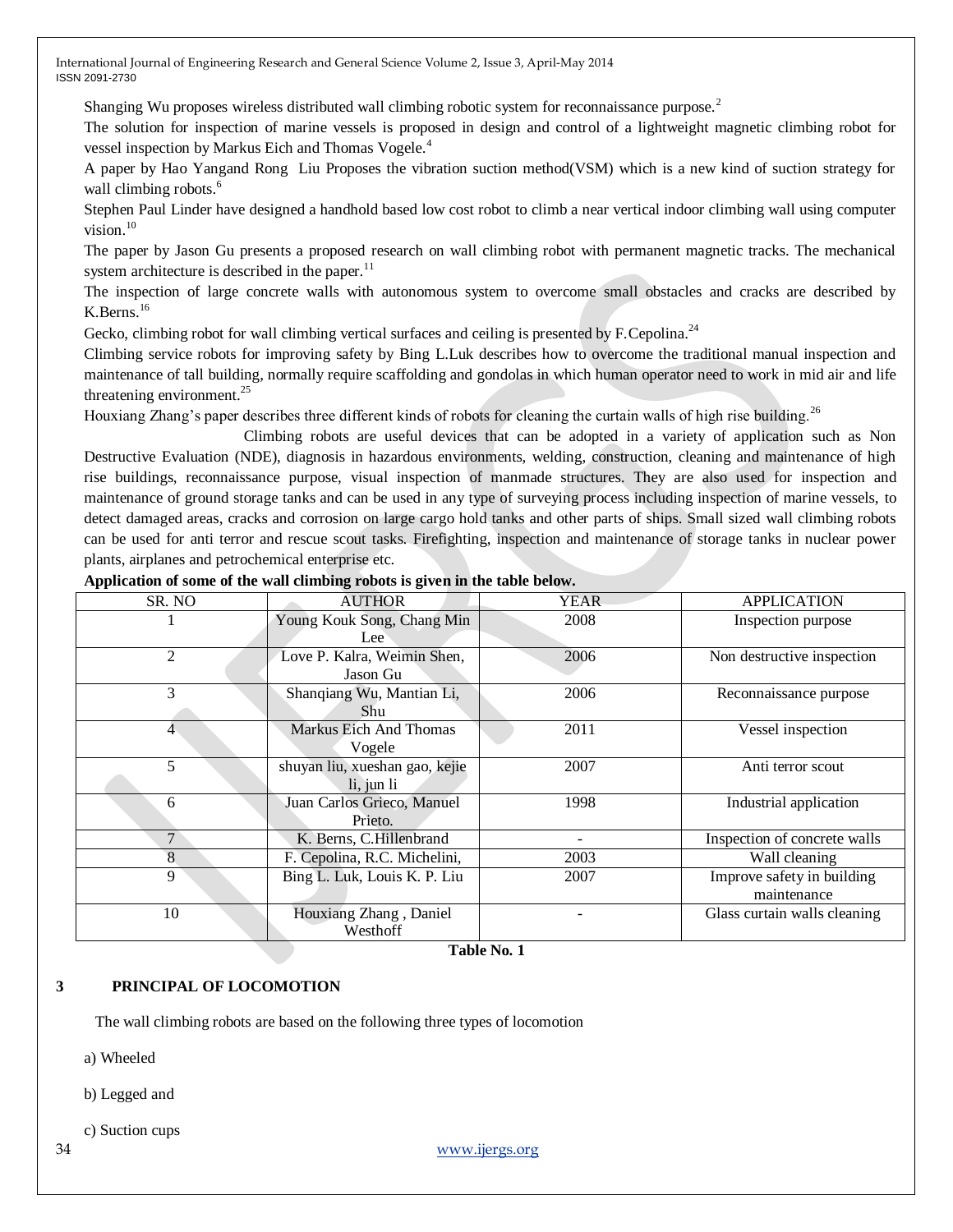The following robots comes under this category

Wheeled wall climbing robots

This section describe, the hardware platform of a wall climbing robot ,called LARVA as shown in Fig. 1 and its control method. LARVA is the robot containing all the components except the power, when is supplied via a tether cable. Total weight of system is 3.3 kg. Its dimensions are 40.0cm width, 34.5cm length, and 11.0 cm height. Impellent force generator can evacuate the chamber to 5kpa. It is same 300M approximately. Finally, it can move on the wall in 10cm/s as a maximum speed<sup>1</sup>

The mechanical design of the proposed WCR is shown in Fig 2. The robot consists of aluminum frame, motors and drive train, and tracked wheels with permanent magnets plate in evenly spaced steel channels.<sup>3</sup>

A differential drive mechanism has been selected for this robot in which the wheels or tracks on each side of the robot are driven by two independent motors, allowing great maneuverability and the ability to rotate the robot on its own axis. The tracks provide a greater surface area for permanent magnets near the contact surface than moral wheels, creating enough attraction force to keep the robot on the wall and enough flexibility to cross over small obstacles like welding seams resulting in a more stable locomotion.

 The mechanical design of the city-Climber is divided into three main areas; the adhesion mechanism , the drive system and the transition system. The adhesion mechanism is the most critical of these as it allows the robot to adhere to the surface on which it climbs. The drive system is designed to transmit power to four wheels of the robot and to provide maximum traction as it climbs to move from a vertical wall to the ceiling. $22$ 



**No. 1 WCR LARVA Fig. No. 2 Magnetic Wheel WCR Fig. No. 3 TheCity Climber WCR**

The Legged wall climbing robots are described below

Distributed inward Gripping (DIG) advances the concept of directional attachment by directing legs on opposite sides of the body to pull tangentially inward toward the body. The shear forces oppose each other rather than the pull of gravity, allowing the robot to climb on surface of any orientation with respect to gravity including ceilings. $12$ 

REST design was focused on the main specification features , which include :

- Capacity to carry high payloads (up to 100 kg) on vertical walls and ceilings.
- Some degree of adaptation to traverse obstacles and irregularities.
- High safeness for industrial environment operation.
- Semiautonomous behavior.<sup>13</sup>

35 [www.ijergs.org](http://www.ijergs.org/)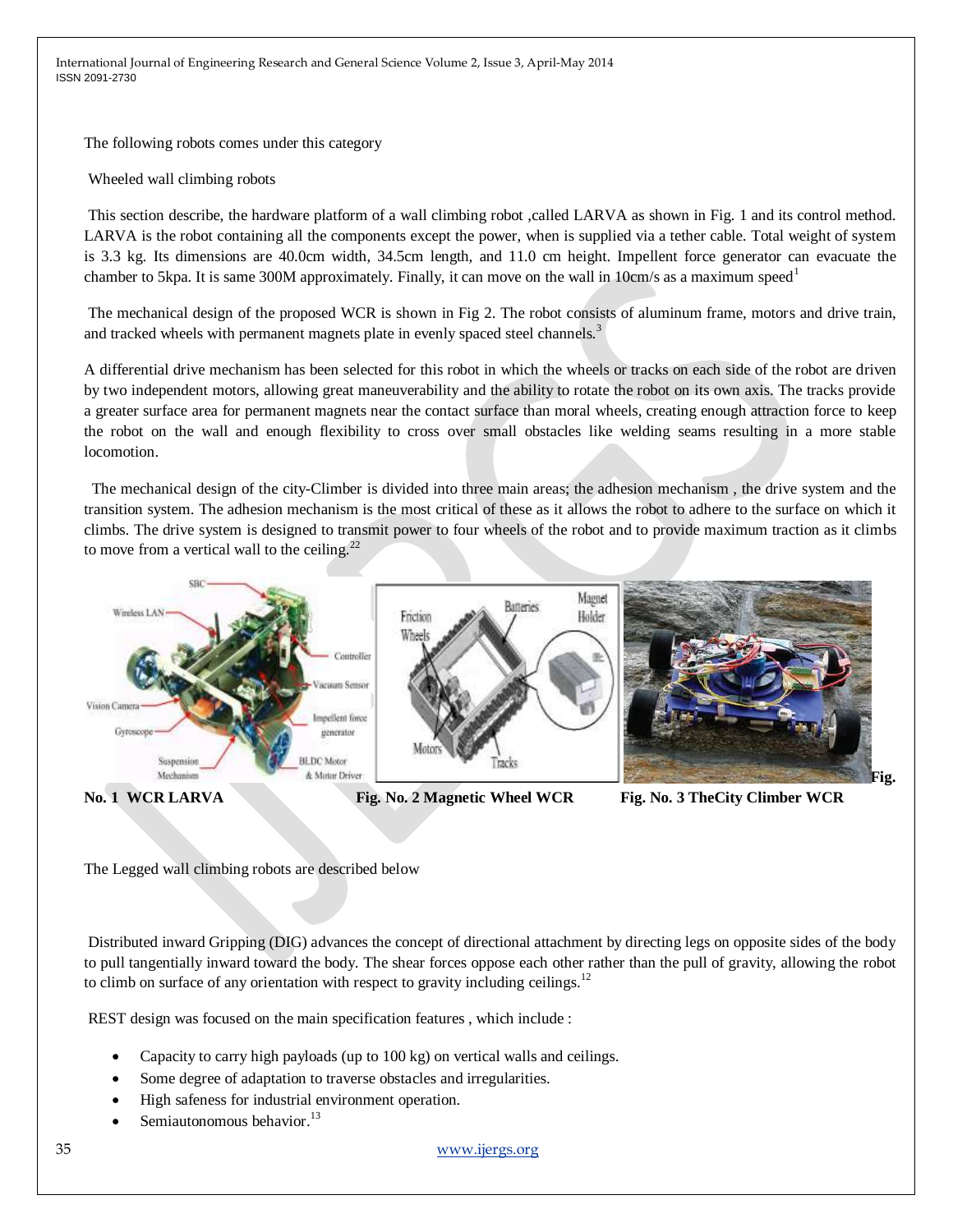





The basic function of inspired climbing caterpillar include following aspects. The climbing caterpillar has to be safely attached to the slope with different material and has to overcome gravity. The mechanical structure for safe and reliable attachment to the vertical surface is needed. Now our research is focusing on the realization of new passive suckers which will save considerable power. Because of the unique vibrating adsorbing principle, the passive suckers can attach not only to glass, but also to a wall with maximum tiles. $20$ 

Following table shows robots categorized on the basis of method of climbing

| SR. NO | <b>AUTHOR</b>                   | <b>YEAR</b> | METHOD OF CLIMBING            |
|--------|---------------------------------|-------------|-------------------------------|
|        | Young Kouk Song, Chang          | 2008        | Impellar with sction seal     |
|        | Min Lee                         |             |                               |
| 2      | Love P. Kalra, Weimin Shen,     | 2006        | Magnets                       |
|        | Jason Gu                        |             |                               |
| 3      | Shanqiang Wu, Mantian Li,       | 2006        | Distributed wall climbing     |
|        | Shu.                            |             |                               |
| 4      | Hao Yang And Rong Liu,          | 2008        | New vibration suction robotic |
|        |                                 |             | foot                          |
| 5      | Akio YAMAMOTO, Takumi           | 2007        | Electrostatic attraction      |
|        | <b>NAKASHIM</b>                 |             |                               |
| 6      | Yu Yoshida And Shugen Ma        | 2010        | Passive suction cups          |
|        | L. R. Palmer Iii, E. D. Lkiller | 2009        | Distributed inward gripping   |
| 8      | XiaoQI Chen                     | 2007        | Bernoulli effect              |
| 9      | Sangbae Kim                     | 2008        | Geckos                        |
| 10     | Philip Von Guggenberg           | 2012        | Electro adhesion              |

**Table No. 2**

# **4 TECHNOLOGIES FOR ADHERING TO SURFACES**

To hold a robot on the wall is the basic concept behind the development of adhesion principal. There are many factors which affect holding especially on all vertical walls and ceiling. Forces, robot movement and mechanical design are such factors.

The Suction force based wall climbing robots are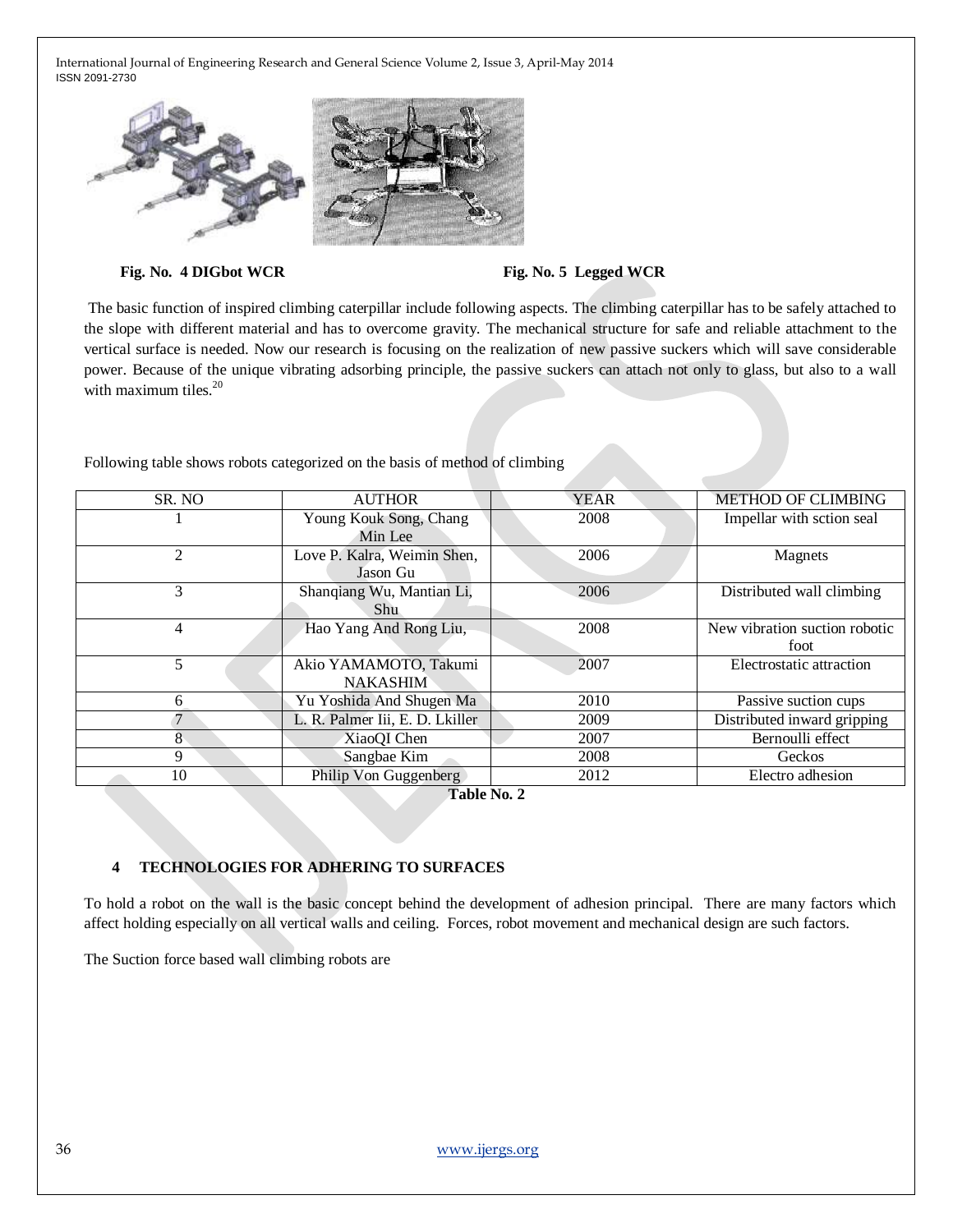



This papers proposes the critical suction method (CSM) the method means that the suction force includes two types of forces, one is the negative suction force generated inner suction disc, and the other is the thrust force generated by the propeller . And while the robot is adsorbing on the wall surface, the two forces could push it on the wall safely, and improve its obstacle  $$ overleaping abilities. The robot suction principle mainly composted of suction cup, flexible sealed ring and propeller. Once propeller goes round and round at full speed, the air vents and thrust force produces that pushes the suction cup to the wall. What more air enters into the suction cup through the flexible sealed ring and it makes the cup achieve the negative pressure state. So there is the pressure force for the robot to suck on the wall. By adjusting the gap between the sealed ring and the wall surface, the critical suction would be obtained in the robot suction system. It also meets the demand that the robot can stay on the wall and move smoothly.<sup>9</sup>

Fig. 6 shows materials handling application where a vacuum cup called a suction cup is used to establish the force capability to lift a flat sheet. The cup is typically made of a flexible material such as rubber so that a seal can be made where its lip contacts the surface of the flat sheet. A vacuum pump is turned on to remove air from the cavity between the inside of the cup and top surface of the flat sheet. As the pressure in the cavity falls below atmosphere pressure, the atmosphere pressure acting on the bottom of the flat sheet pushes the flat sheet up against the lip of the cup. This action result in vacuum pressure in the cavity between the cup and the flat sheet that causes an upward force to be exerted on the flat sheet.  $^{23}$ 

The requirement of the robot is to be self contained i.e. it should be able to operate throughout its task by totally depending upon the on board batteries. This demands on adhesion mechanism that does not require any external power. Permanent magnet makes a great candidate for such a requirement. By carefully selecting the size of the magnets and by introducing an appropriate air gap between the magnet and the wall surface we can have a very efficient adhesion mechanism unlike other alternative like vacuum suction cups which need a continuous supply of negative pressure to stick.<sup>3</sup>

The previous adhesion techniques make the robot suitable for moving on at walls and ceilings. However, it is difficult for them to move on irregular surfaces and surfaces like wire meshes. In order to surfaces this difficulty, some robots climb through manmade structure or through natural environments, by gripping themselves to the surface where they are moving over. These robots typically exhibit grippers. $17$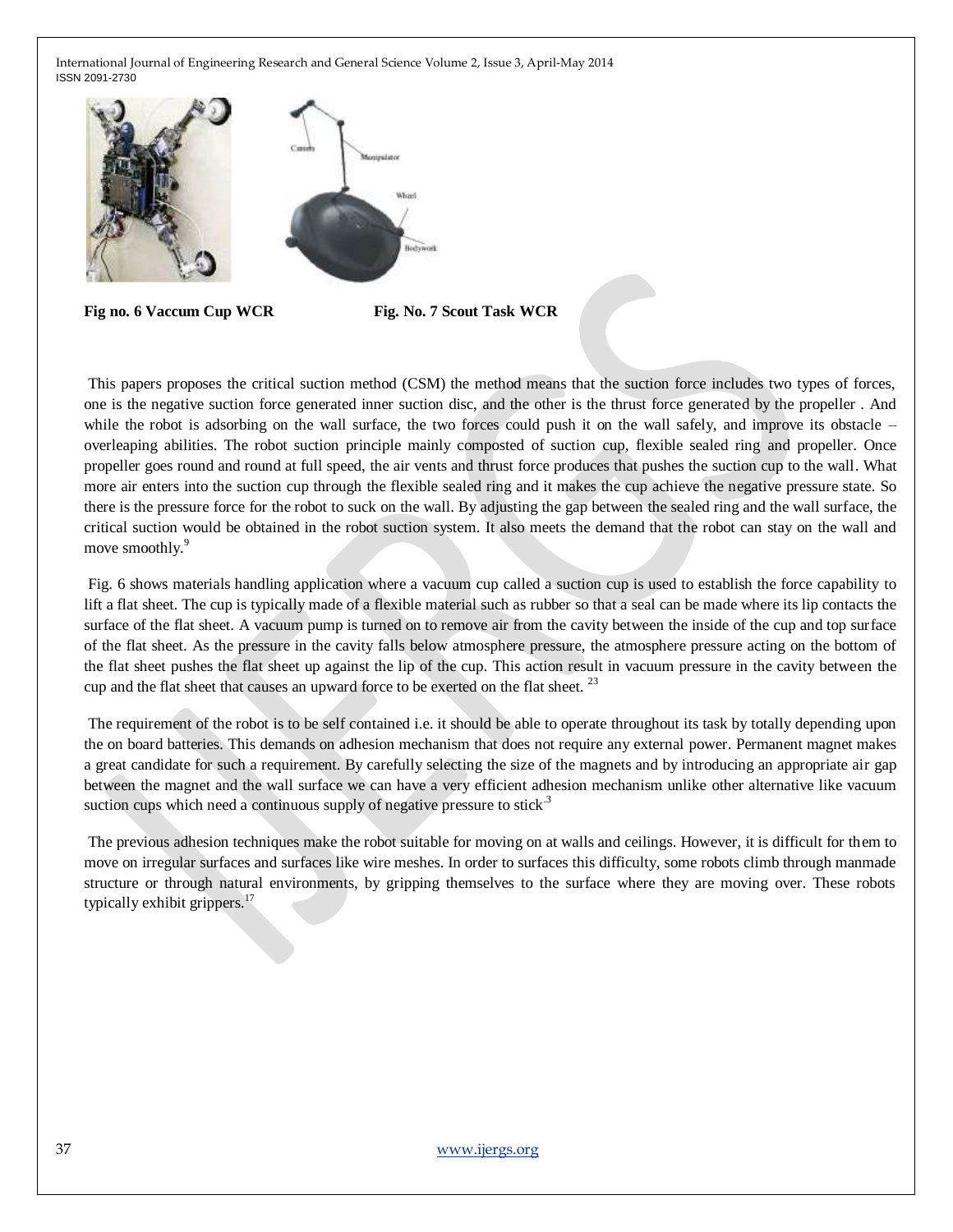

#### **Fig. No. 8 Grasping WCR**

 A prototype wall climbing robot was designed and fabricated using flexible electrode panels. The robot was designed to utilize the inchworm walking mechanism. Two square frames made of aluminum were conducted by a linear guide. Their relative position was controlled by two RC Servo motors. Electrode panels were redesigned to fit the frame design. On each square frame, two electrode panels measures 130 mm in which and 75 mm in height. Each panel weighs 12 g and the total weight of the robot is  $327 g<sup>7</sup>$ 

 Geckos are renowned for their exceptional ability to stick and run on any vertical and inverter surface. However gecko toes are not sticky in the usual way like duct tape or post it notes. Instead, they can detach from the surface quickly and remain quite clean around everyday contaminates even without grooming. The two front feet of a tokay gecko can withstand 20.1 N of force parallel to the surface with 227 mm<sup>2</sup> of pad area, a force as much as much as 40 times the gecko's weight. Scientists have been investigating the secret of this extraordinary adhesion ever since the 19<sup>th</sup> century and at least seven possible mechanism for gecko adhesion have been discussed over the past 175 years.. There have been hypotheses of glue, friction, suction, and electrostatics, micro-interlocking and intermolecular forces. . Sticky secretions were rules out first early in the study of gecko adhesion since geckos lack glandular tissue on their toes.<sup>19</sup>



**Fig. No. 9 Stickbot WCR**

#### **5 NEW ADHESION PRINCIPLES**

Climbing robot based on new principal of adhesion: an overview

Existing wall climbing robots are often limited to selected surfaces. Magnetic adhesion only works on ferromagnetic metals, Suction pads may encounter problems on the surface with high permeability. A crack in a wall would cause unreliable functioning of the attachment mechanism and cause the robot to fall off the wall materials and surface condition is desirable. To this end, the university of Canterbury has embarked on a research program to develop novel wall climbing robot which offer reliable adhesion, maneuverability, high payload, to weight ratio, and adaptability on a variety of wall material and surface conditions. The research has led to the development of a novel wall climbing robot based on the Bernoulli Effect<sup>14</sup>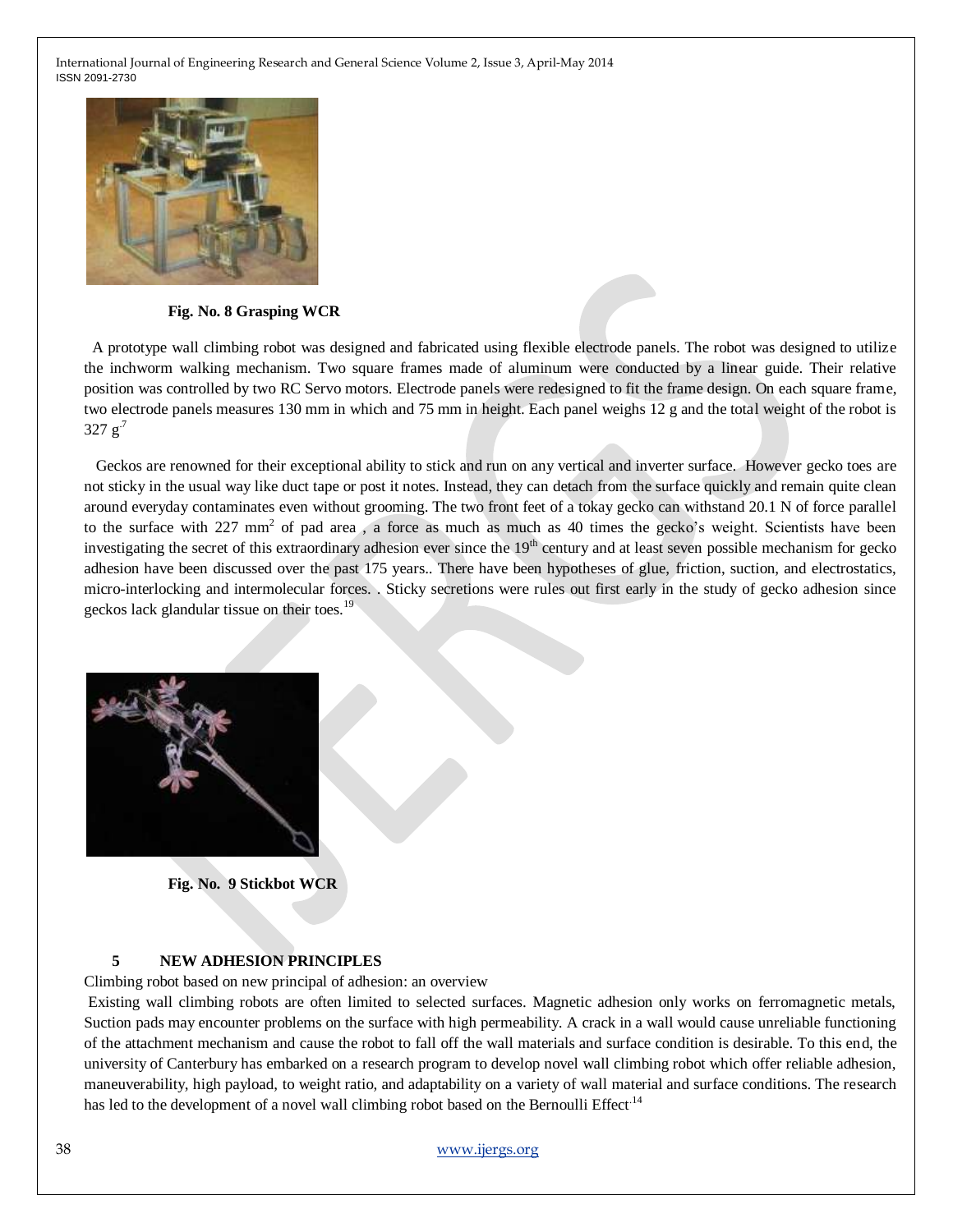

 **Fig. No. 10 Bernoulli Pad based WCR**

The proposed robot moves by crawler driven mechanism and attaches by suction cups. The robot has one motor, which drives the rear pulleys. Several suction cups are installed on the outside surface of the belt with equal intervals as shown in fig. 1 and the cups rotate together with the belt.

The moving process of the robot can be described as follows, firstly the robot is attached to a wall by pushing of the crawler belts makes suction cups contact and attach to the wall at the front pulleys. Then the guide shafts slide into a guide rail as shown in fig. 2 when a suction cup reaches the rear pulley, it is detached from the wall by the rotation of the belts. A sequence of this progress makes the robot move on the wall to keep adhesion.<sup>8</sup>



**Fig. No. 11 Passive Suction Cup WCR**

To develop a robot capable of climbing a wide variety of materials, we have taken design principles adapted from geckos. The result is stickybot (fig. 9), a robot that climbs glass and other smooth surfaces using directional adhesive pads on its toes. Geckos are arguable nature's most agile smooth surface climbers. They can run at over 1 m/s, in any direction, over wet and dry surface of varying roughness and of almost any material , with only a few exception like graphite and Teflon . The gecko prowess is due to a combination of "design features" that work together to permit rapid, smooth locomotion. Foremost among this features is hierarchical compliance , which helps the gecko conform to rough and undulating surface over multiple length scales. The result of this conformability is that the gecko achieves intimate contact with surfaces so Waals forces produce sufficient adhesion for climbing. The gecko adhesion is also directional. This characteristic allows the gecko to adhere with negligible preload in the normal direction and to detach with very little pull off force and effect that is enhanced by peeling the toes in digital hyperextension.<sup>18</sup>

The electro adhesion exploits the electrostatic force between the material that serves as a substrate and the electro adhesive pad. The pad is generally made up of polymer coated electrodes or simply by conductive materials. When the charges are induced on the electrodes, the field between the electrodes polarizes the dielectric substrate causing electrostatics adhesion. It is essential to maintain the electro adhesive pad and the surface in close contact. Since the electrostatic forces decrease dramatically with the square of the

## 39 [www.ijergs.org](http://www.ijergs.org/)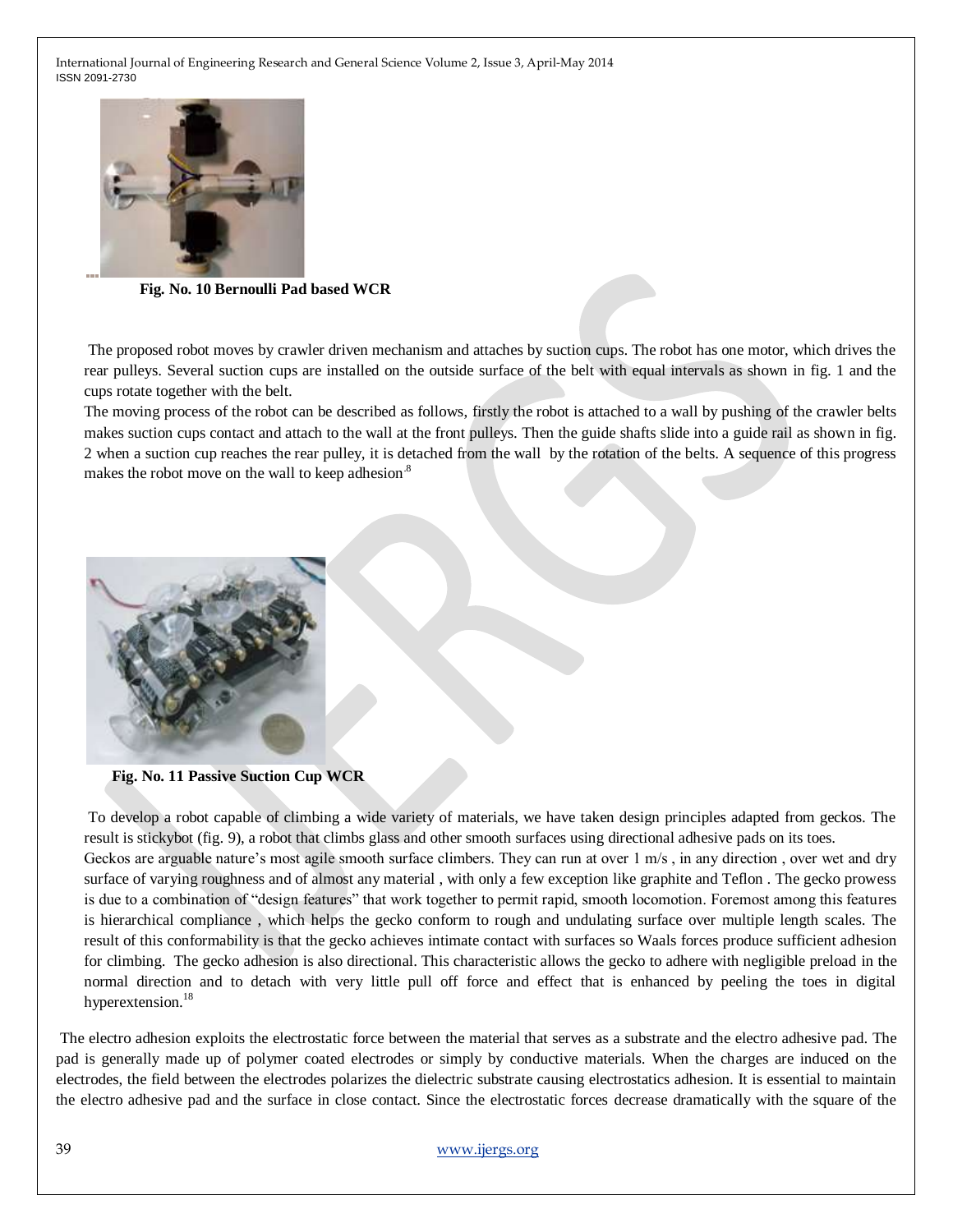distance, the basic idea is to create structure with two electrodes that have shape, size and distance requirements that ensure a high electrostatic field and that generate high adhesion forces on different types of material as wood, glass, paper, ceramics, concrete etc.<sup>7</sup>



 **Fig. No. 12 WCR for conductive walls**

SRI International is introducing wall climbing robot prototypes for surveillance, inspection , and sensor placement application . Ideal of remote surveillance or inspection of concrete pillars or other structure, this robot uses SRI's patented electro adhesion technology to enable wall climbing. It can also be used to carry payloads such as cameras, wireless network nodes, and other sensors.<sup>27</sup>



 **Fig. No. 13 SRI's WCR**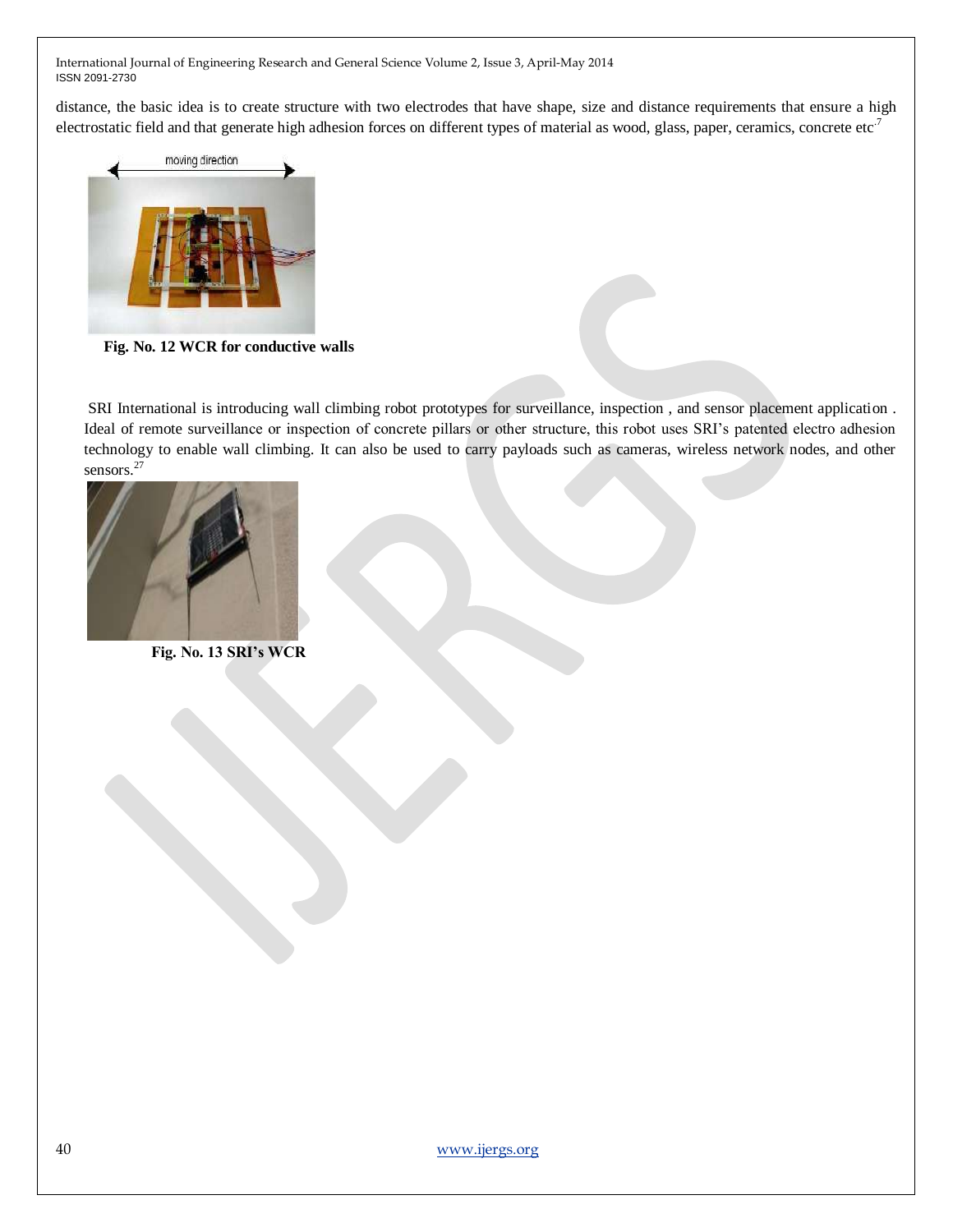## **6 Limitations of WCR**

Some of the limitations of different wall climbing robots is given in the following tabular form.

| SR. NO         | <b>AUTHOR</b>                                | <b>YEAR</b> | <b>OBJECTIVE OF</b><br><b>STUDY</b>          | <b>OUT COME</b>                                                 | <b>LIMITATION</b>                                            |
|----------------|----------------------------------------------|-------------|----------------------------------------------|-----------------------------------------------------------------|--------------------------------------------------------------|
| 1              | Love P. Kalra, Weimin<br>Shen, Jason Gu      | 2006        | A wireless wall<br>climber                   | Used magnets for<br>adhesion                                    | Limited to<br>ferrous walls $\&$<br>less battery life        |
| $\overline{2}$ | Shanqiang Wu,<br>Mantian Li, Shu             | 2006        | Wireless<br>operation                        | Distributed wall<br>climbing                                    | Mother & child<br>two robots                                 |
| 3              | Markus Eich And<br><b>Thomas Vogele</b>      | 2006        | Light weight<br>robot                        | <b>Used LED</b> based<br>sensor                                 | Crawler felled if<br>other bright light<br>spot found nearby |
| $\overline{4}$ | Akio YAMAMOTO,<br>Takumi<br><b>NAKASHIMA</b> | 2007        | To realize<br>Electrostatic<br>adhesion      | Improvement of<br>speed                                         | Very low speed                                               |
| 5              | Yu Yoshida And<br>Shugen Ma                  | 2010        | Passive suction<br>cup based                 | fells<br>Prototype<br>due to<br>larger<br>power<br>requirements | Mechanism<br>was<br>to be improved                           |
| 6              | Stephen Paul Linder,<br><b>Edward Wei</b>    | 2005        | <b>Balancing</b> of<br>Hands &legs           | Computr vision<br>reliably locates<br>itself                    | Less flexibility                                             |
| 7              | L. R. Palmer Iii, E. D.<br>Lkiller           | 2009        | Design hexapod<br>for advance<br>maneuvering | Leg motion $&$<br>body balancing                                | Gripping<br>limited<br>tangential<br>to<br>force             |
| 8              | Juan Carlos Grieco                           | 1998        | High payload<br>carrying                     | Complexity of<br>design                                         | High self weight                                             |
| 9              | Wikipedia                                    |             | Study of bio<br>inspired robots              | Climbs smooth<br>walls                                          | Cost/less research<br>on material                            |
| 10             | Jizhong Xiao and Ali<br>Sadegh               |             | Modular<br>climbing<br>caterpiller           | A highly<br>integrated robotic<br>system                        | Manufacturing<br>complexity                                  |

**Table No. 3**

# **7 CONCLUSIONS**

During the two last decades, the interest in climbing robotic systems has grown steadily. Their main intended cleaning to inspection of difficult to reach constructions. This paper presented a survey of different technologies proposed and adopted for climbing robots adhesion to surfaces, focusing on the new technologies that are presently being developed to fulfill these objectives. A lot of improvement is expected in the future design of the wall climbing robots depending upon its utility .This paper gives a short review of the existing wall climbing robot

## **REFERENCES:**

- [1] Young Kouk Song, Chang Min Lee, Ig Mo Koo, Duc Trong Tran, Hyungpil Moon And Hyouk Ryeol Choi" Development Of Wall Climbing Robotic System For Inspection Purpose"*IEEE/RSJ International Conference On Intelligent Robots And Systems*, 2008, pp. 1990 - 1995
- [2] Shanqiang Wu, Mantian Li, Shu, Xiao And Yang Li "A Wireless Distributed Wall Climbing Robotic System For Reconnaissance Purpose" *IEEE international Conference On Mechatronices And Automation,* 2006,pp. 1308 – 1312
- [3] Love P. Kalra, Weimin Shen, Jason Gu "A Wall Climbing Robotic System For Non Destructive Inspection Of Above Ground Tanks" *IEEE CCECE/CCGEI, Ottawa*, May, 2006, pp. 402 – 405